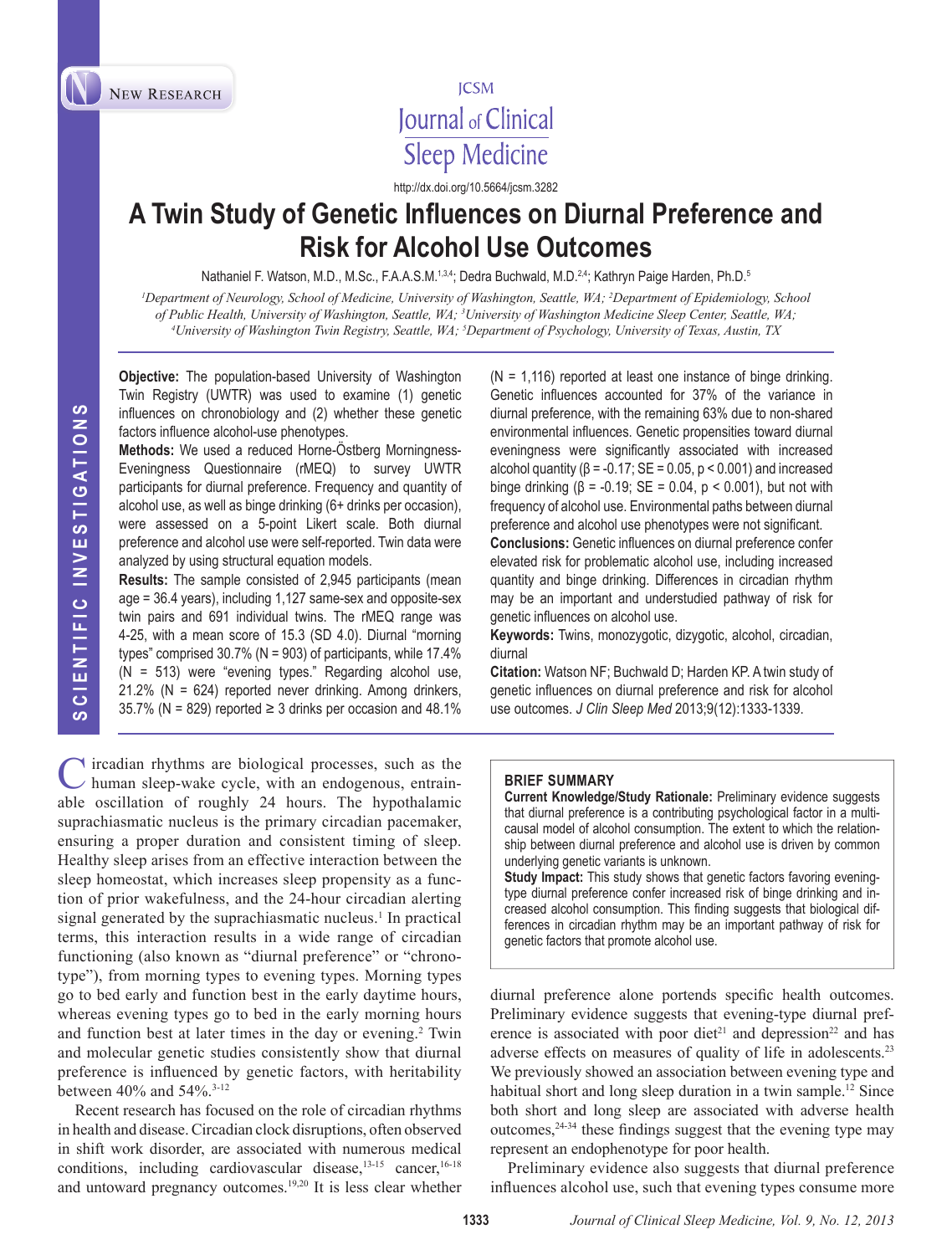#### NF Watson, D Buchwald and KP Harden

alcohol than morning types.<sup>35-37</sup> Alcohol consumption is associated with a single-nucleotide polymorphism in NPAS2, a gene involved in the autoregulatory transcription/translation feedback loop that drives circadian rhythmicity.38 Evening type is also correlated with novelty-seeking, which is thought to be associated with behavior activation by low basal dopaminergic activity in the brain.39,40 This may lead to addictive behaviors, such as alcohol abuse or dependence, in an effort to enhance dopamine levels.<sup>41</sup> These preliminary studies suggest that diurnal preference is a contributing psychological factor in a multi-causal model of alcohol consumption. The extent to which the relationship between diurnal preference and alcohol use is driven by common underlying genetic variants has yet to be determined. Therefore, the goals of this twin study were to (1) determine the magnitude of genetic and environmental influences on diurnal preference and (2) evaluate the extent to which genetic influences on diurnal preference confer risk for alcohol use. We hypothesized that genetic predispositions toward eveningness would be associated with more problematic alcohol use, although the dearth of previous behavioral genetic research on this topic made our hypotheses necessarily speculative.

## **METHODS**

## **University of Washington Twin Registry**

The University of Washington Twin Registry is a communitybased sample of twins constructed with data provided by the Washington State Department of Licensing. All data collection procedures were approved by the University of Washington Institutional Review Board. The minimum age for participation is 18, and < 5% of participants are older than age 66. As of April 2013, the Registry contained more than 7,500 twin pairs. Participants' zygosity is determined by using validated self-report methods, with an accuracy  $\geq$  95%.<sup>42,43</sup> Every participant completes a recruitment survey. In 2006 and 2008, an additional health survey that included items on diurnal preference and alcohol use was mailed to more than 4,000 enrolled twins. Further details on the characteristics of Registry participants are available elsewhere.<sup>44,45</sup>

Our study sample consisted of 2,945 individuals, including 1,127 twin pairs (200 monozygotic [MZ] male [17.7%], 82 dizygotic [DZ] male [7.3%], 432 MZ female [38.3%], 215 DZ female [19.1%], and 198 DZ opposite-sex [17.6%]), as well as 691 individual twins who participated without their co-twins. All twin pairs were raised together. Data from incomplete twin pairs were retained because they inform the withinperson correlations between diurnal preference and alcohol use. Data collection procedures were approved by the University of Washington Institutional Review Board. The sex of individual twins closely mirrored that observed in complete twin pairs.

### **Measures**

#### *Diurnal Preference*

Diurnal preference was measured by using the reduced Morningness-Eveningness Questionnaire (rMEQ),<sup>46</sup> a shortened version of the Horne and Östberg Morningness-Eveningness Questionnaire.47 The rMEQ contains 5 items that assess aspects of the morning-eveningness dimension (for example, "at what time in the evening do you feel tired and in need of sleep?"), rated on a 5-point Likert scale. Responses to each question are summed to give a total rMEQ score between 4 and 25, with higher scores indicating stronger morningness preference. We defined morning types as those with a score  $\geq 18$ , and evening types as those with a score  $\leq$  11. The rMEQ has demonstrated good internal reliability and validity compared to the full Morningness-Eveningness Questionnaire.<sup>48</sup>

#### *Alcohol Use Phenotypes*

Aspects of alcohol use were determined by using the Registry questionnaire. Alcohol frequency was ascertained by asking, "How often do you have a drink containing alcohol?" Potential responses were never, monthly or less, 2-4 times a month, 2-3 times a week, and  $\geq$  4 times a week. Alcohol quantity was ascertained by asking, "How many drinks of alcohol do you have on a typical day when you are drinking?" Potential responses were 1 or 2, 3 or 4, 5 or 6, 7 to 9, and 10 or more. Binge drinking was ascertained by asking, "How often do you have 6 or more drinks on one occasion?" Potential responses were never, less than monthly, monthly, weekly, daily, or almost daily. Responses to each of the three alcohol-related questions were scored on a scale of 1 to 5.

#### *Sociodemographics*

Age, sex, and race were self-reported. Race was dichotomized into White and non-white (American Indian, Alaska Native, Native Hawaiian, Pacific Islander, Asian, black or African American, or other) categories. Education was ascertained by the question, "What is the highest level of school you have completed?" A total of 7 responses were possible, ranging from "eighth grade or less" to "graduate or professional degree." The midpoint was "some college, but no degree or certificate."

## **Statistical Analysis**

We began by examining zygosity-specific twin pair correlations for diurnal preference and each of the 3 alcohol use phenotypes (alcohol frequency, alcohol quantity, and binge drinking). Within-trait, cross-twin correlations (e.g., the correlation between diurnal preference in Twin A and diurnal preference in Twin B) can be used to evaluate the magnitude of genetic and environmental influences on a given phenotype. Cross-trait, cross-twin correlations (e.g., the correlation between diurnal preference in Twin A and alcohol use frequency in Twin B) can be used to evaluate the contribution of genes to the association between the phenotypes.

Next, we evaluated these questions more formally by using the software program M*plus* (Muthén & Muthén, 1998-2012, Los Angeles, CA) to fit quantitative genetic models. Specifically, we fit the bivariate twin model shown in **Figure 1**. Total variance in each of the observed phenotypes (boxes labeled "Diurnal Preference" and "Alcohol Use") was decomposed into 3 latent factors: additive genetic influences (A), shared environmental influences (C, meaning common environmental influences that make siblings similar to one another), and nonshared environmental influences (E, meaning environmental influences that are unique to each twin, plus measurement

*Journal of Clinical Sleep Medicine, Vol. 9, No. 12, 2013* **1334**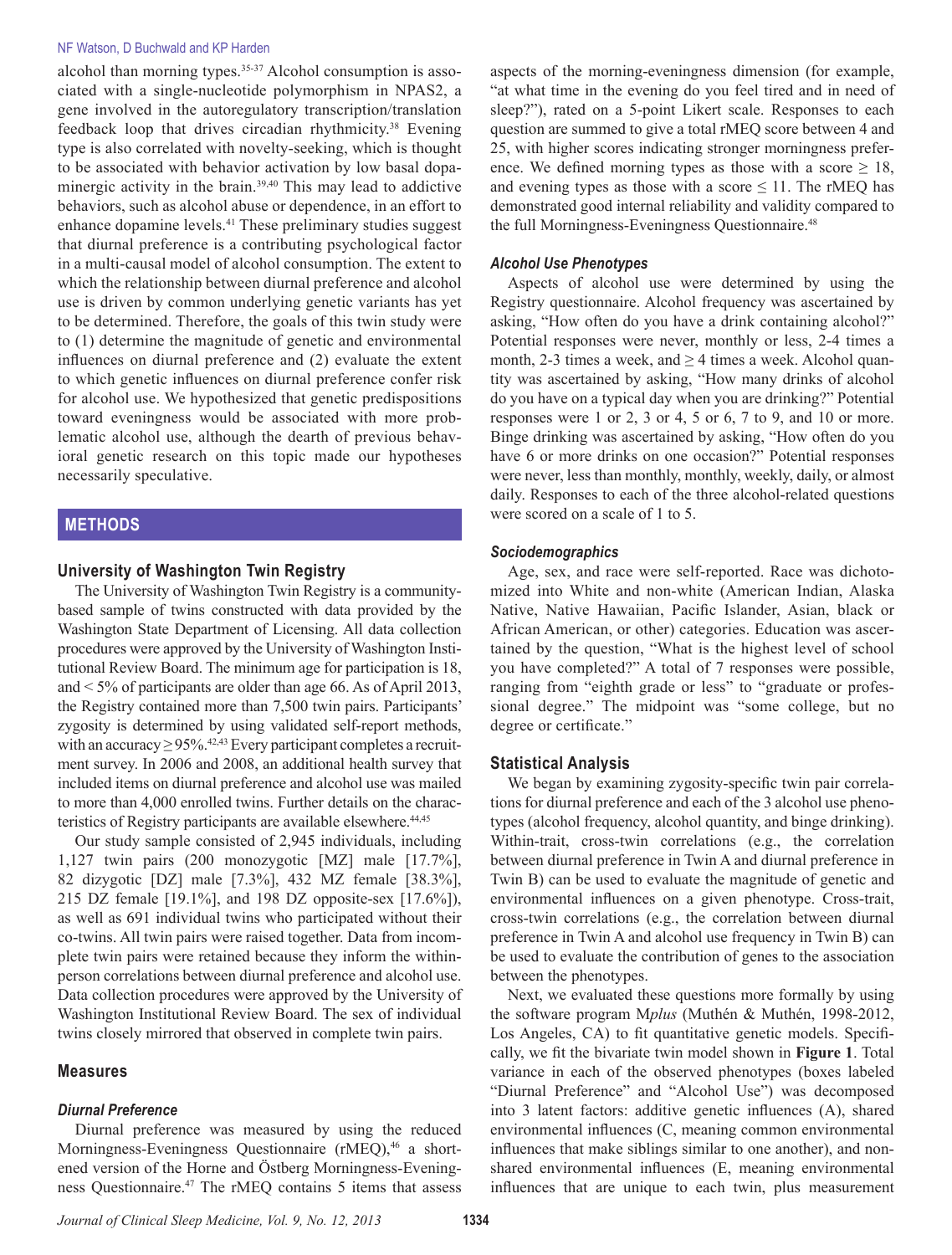



A, additive genetic variance; C, shared environmental variance; E, nonshared environmental variance. A, C, and E components standardized (mean = 0, standard deviation = 1). Correlation between A components fixed at 1.0 in monozygotic twins and 0.5 in dizygotic twins. Correlation between C components fixed to 1.0 in all twins. Correlation between E components fixed to 0 in all twins. βa, βc, and βe represent cross-paths estimating the extent to which genetic and environmental influences on diurnal preference also influence alcohol use. au, alcohol use; dp, diurnal preference.

#### **Table 1**—Sample characteristics

| <b>Demographic Characteristics</b> | N(% )         |
|------------------------------------|---------------|
| Female                             | 1,891 (64.2%) |
| White                              | 2,607 (88.5%) |
| No high school degree              | 233 (7.9%)    |
| $\geq$ College degree              | 1,890 (64.2%) |
| <b>Study Variables</b>             | Mean (SD)     |
| Age (years)                        | 36.4 (15.7)   |
| Diurnal preference <sup>a</sup>    | 15.3 (4.02)   |
| Alcohol use frequency <sup>b</sup> | 2.77 (1.32)   |
| Alcohol quantity <sup>b</sup>      | 1.49(0.83)    |
| Binge drinking <sup>b</sup>        | 1.59(0.90)    |

MZ, monozygotic; DZ, dizygotic; SD, standard deviation. <sup>a</sup>The diurnal preference scale ranged from 5 to 25, with higher scores indicating more morning preference. **bAlcohol use scales ranged from 1 to 5**.

error). The ACE components for each phenotype were standardized (mean = 0, standard deviation = 1) and the paths from these components to the phenotype were estimated. The correlation between additive genetic influences (A) in the first and second member of each twin pair was fixed at 1.0 in MZ twins and 0.5 in DZ twins, consistent with genetic theory. The correlation between common environmental (C) factors was fixed at 1.0 in all pair types, whereas the correlation between unique environmental (E) factors was fixed at 0 in all pair types. Finally, alcohol use was regressed on the ACE components of diurnal preference (labeled βa, βc, βe in **Figure 1**). These crosspaths estimate the extent to which genetic and environmental influences on diurnal preference also influence alcohol use. Note that the boxes labeled "Alcohol Use" in **Figure 1** refer to each of the 3 alcohol use phenotypes, which were modeled individually. Previous authors have described the logic and parameterization of twin models in great detail.<sup>49</sup> All models were estimated by using full information maximum likelihood to account for missing data from incomplete twin pairs.<sup>50</sup> All models controlled for age, white race, and educational attainment by regressing both diurnal preference and alcohol use phenotypes on these covariates

# **Figure 2**—Alcohol use phenotypes by morning-type versus evening-type diurnal preference





## **RESULTS**

Sample characteristics and descriptive statistics for all study variables are summarized in **Table 1**. Overall, the sample was composed of predominantly younger adults (mean = 36.4 years; standard deviation  $= 15.7$ ; range 19-93) who were well-educated (64.2% with a college degree or higher) and predominantly white (88.5%) and female (64.2%). Morning types comprised 30.7% of participants, while evening types comprised 17.4%. Never drinking was reported by 21.2%. Among drinkers, 35.7% reported typically drinking  $\geq$  3 drinks, and 48.1% reported  $\geq$  1 occasion of binge drinking. **Figure 2** illustrates the mean levels of alcohol frequency, alcohol quantity, and binge drinking reported by morning and evening types. Morning and evening types did not significantly differ in alcohol use frequency ( $p = 0.66$ ), but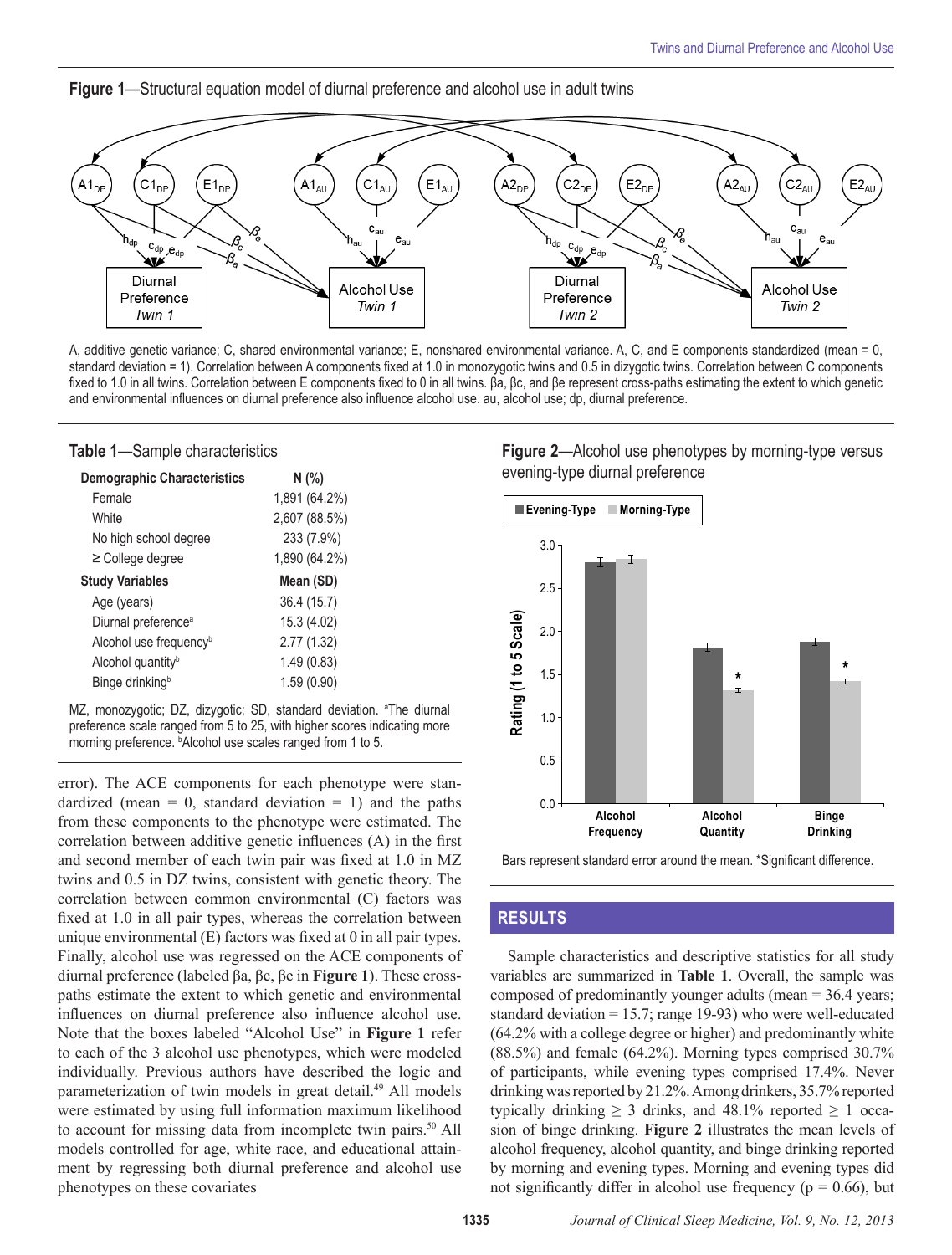## **Table 2**—Twin correlations for diurnal preference and alcohol use phenotypes

|                                                           | <b>MZ Twin Correlations</b> |             | <b>DZ Twin Correlations</b> |           |                    |                       |                    |
|-----------------------------------------------------------|-----------------------------|-------------|-----------------------------|-----------|--------------------|-----------------------|--------------------|
|                                                           | All                         | <b>Male</b> | Female                      | All       | <b>Male</b>        | Female                | <b>OS</b>          |
| <b>Within-Trait Correlations</b>                          |                             |             |                             |           |                    |                       |                    |
| Diurnal preference                                        | 0.50                        | 0.57        | 0.46                        | 0.30      | 0.27               | 0.18                  | 0.44               |
| Alcohol frequency                                         | 0.60                        | 0.59        | 0.60                        | 0.31      | 0.34               | 0.34                  | 0.24               |
| Alcohol quantity                                          | 0.51                        | 0.50        | 0.49                        | 0.30      | 0.17 <sup>ns</sup> | 0.23                  | 0.34               |
| Binge drinking                                            | 0.61                        | 0.63        | 0.55                        | 0.26      | 0.42               | 0.28                  | 0.13 <sup>ns</sup> |
| <b>Cross-Trait Correlations (with Diurnal Preference)</b> |                             |             |                             |           |                    |                       |                    |
| Alcohol frequency                                         | 0.04 <sup>ns</sup>          | $0.05^{ns}$ | 0.04 <sup>ns</sup>          | $-0.01ns$ | $-0.04ns$          | 0.02 <sup>ns</sup>    | $-0.03$            |
| Alcohol quantity                                          | $-0.20$                     | $-0.28$     | $-0.13$                     | $-0.16$   | $-0.18ns$          | $-0.05$ <sup>ns</sup> | $-0.22$            |
| Binge drinking                                            | $-0.17$                     | $-0.23$     | $-0.13$                     | $-0.17$   | $-0.19ns$          | $-0.08ns$             | $-0.23$            |

All correlations are significantly different from zero at p < 0.05 unless noted (ns).

| Change in Model Fit $(\Delta x^2)$<br>< 0.001 |
|-----------------------------------------------|
|                                               |
|                                               |
| $df = 3$ , $p = 0.99$                         |
| 0.34                                          |
| $df = 3$ , p = 0.95                           |
| < 0.001                                       |
| $df = 3$ , $p = 0.99$                         |
|                                               |

**Table 3**—Comparisons between quantitative genetic models

ACE = full model shown in Figure 1. AE = model in which paths from shared environmental factors (C) to phenotypes are fixed at zero.

**Table 4**—Results from bivariate behavioral genetic models of diurnal preference and alcohol use outcomes

| <b>Parameter</b>                                           | <b>Frequency of Alcohol Use</b> | <b>Quantity of Alcohol Use</b> | <b>Binge Drinking</b>      |
|------------------------------------------------------------|---------------------------------|--------------------------------|----------------------------|
| Genetic and Environmental Influences on Diurnal Preference |                                 |                                |                            |
| Additive genetic $(h_{\text{dn}})$                         | $0.55(0.03)^a$                  | $0.55(0.03)^a$                 | $0.55(0.03)^a$             |
| Non-shared environment $(e_{\alpha})$                      | $0.72(0.02)^a$                  | $0.72(0.02)^a$                 | $0.72(0.02)^a$             |
| Diurnal Preference $\rightarrow$ Alcohol                   |                                 |                                |                            |
| Genetic Path $(\beta_2)$                                   | $-0.06(0.04)$                   | $-0.17(0.05)$ <sup>a</sup>     | $-0.19(0.04)$ <sup>a</sup> |
| Non-shared environmental path $(\beta_*)$                  | $-0.01(0.02)$                   | $-0.02(0.03)$                  | $-0.01(0.02)$              |
| Genetic and Environmental Influences Unique to Alcohol     |                                 |                                |                            |
| Additive genetic (h <sub>au</sub> )                        | $0.75(0.02)^a$                  | $0.61(0.03)^a$                 | $0.72(0.02)^a$             |
| Non-shared environment $(e_{\text{av}})$                   | $0.63(0.02)^a$                  | $0.73(0.02)^a$                 | $0.63(0.02)^a$             |
|                                                            |                                 |                                |                            |

Standardized parameter estimates are reported. SEs in parentheses. <sup>a</sup>Parameters are significantly different from zero at p < 0.05.

evening types consumed larger quantities ( $p < 0.001$ ) and were more likely to report binge drinking ( $p \le 0.001$ ).

**Table 2** summarizes the within-trait, cross-twin correlations for diurnal preference and alcohol use phenotypes, as well as the cross-trait, cross-twin correlations between diurnal preference and each alcohol use phenotype. Overall, the MZ correlations for each trait exceeded the DZ correlations, consistent with the presence of heritable influences on each phenotype. More specifically, descriptive heritability estimates can be calculated as  $h^2 = 2*(r_{MZ} - r_{DZ})$ , yielding heritabilities of 40% for diurnal preference, 58% for alcohol use frequency, 42% for alcohol quantity, and 70% for binge drinking. Similarly, the cross-trait correlations (i.e., the correlation between alcohol use in Twin A and diurnal preference in Twin B) suggest that diurnal preference is more strongly related to our measures of alcohol quantity and binge drinking than to our measures of

frequency of alcohol use. These initial descriptive results are formally assessed with the structural equation models.

Model fit comparisons for the quantitative genetic models are summarized in **Table 3**. For all alcohol use outcomes, the full "ACE" model (as illustrated in **Figure 1**) did not fit the data significantly better than a trimmed "AE" model, in which all paths from the shared environmental factors (C) to the phenotypes ( $c_{\text{dp}}$ ,  $c_{\text{au}}$ , and  $\beta_c$ ) were fixed at zero. In other words, shared environmental influences on alcohol use phenotypes, diurnal preference, and their associations were not significant. Consequently, we report standardized parameter estimates from the AE models in **Table 4**. Root mean square error of approximation (RMSEA), comparative fit index (CFI), and Tucker-Lewis Index (TLI) are alternate indices of model fit, with RMSEA values  $< 0.06$  and CFI and TLI values  $> 0.95$  indicating good fit.<sup>51</sup> The overall fit for each of the 3 AE models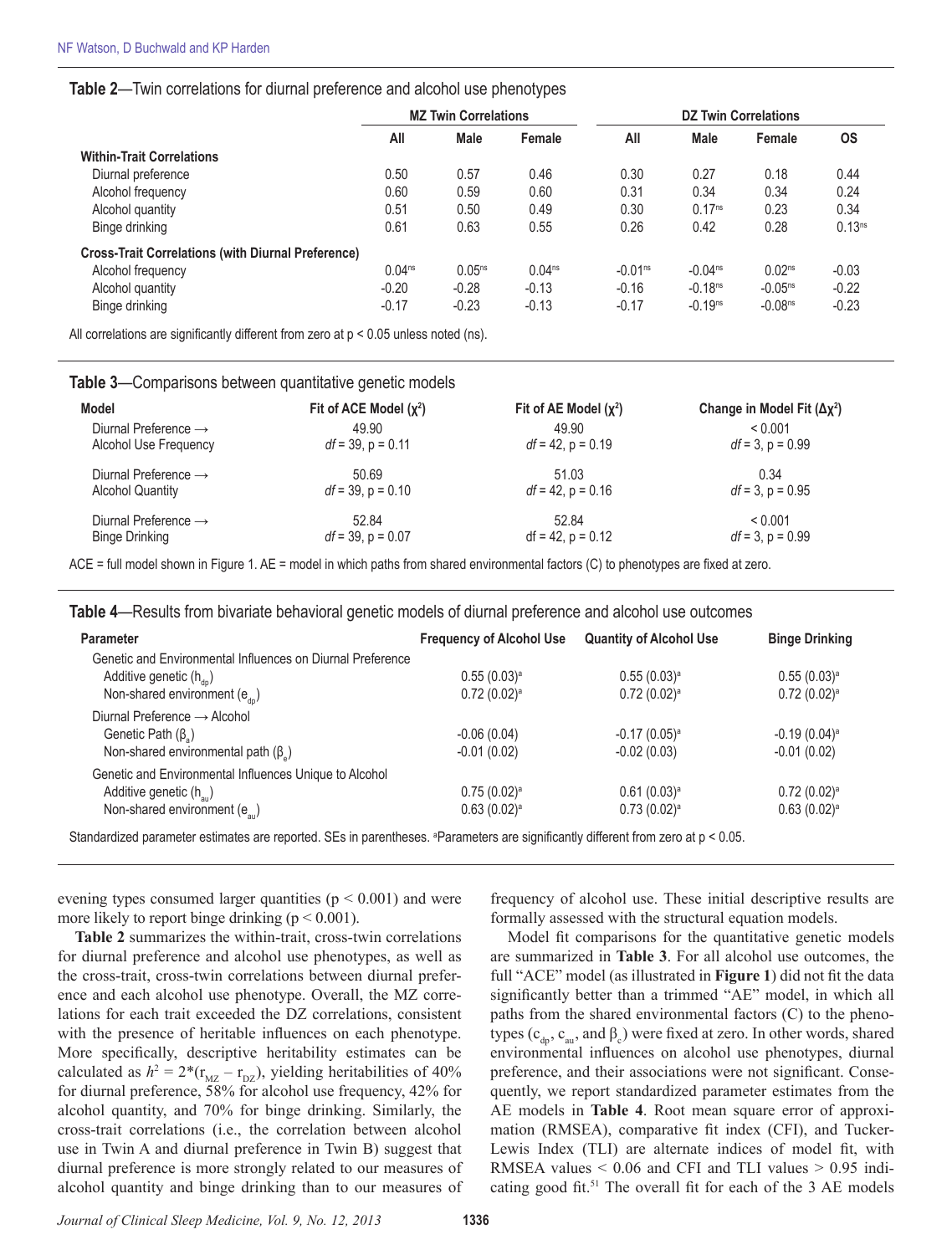was good (alcohol use frequency: RMSEA = 0.018, CFI = 0.99, TLI =  $0.99$ ; alcohol quantity: RMSEA =  $0.020$ , CFI =  $0.99$ , TLI =  $0.99$ ; binge drinking: RMSEA =  $0.021$ , CFI =  $0.99$ ,  $TLI = 0.99$ ).

Morning preference was significantly predicted by white race ( $\beta$  = 0.10, SE = 0.03, p < 0.05), higher educational attainment ( $\beta$  = 0.07, SE = 0.03, p < 0.05), and older age  $(\beta = 0.39, SE = 0.03, p < 0.05)$ . Diurnal preference did not differ according to sex (males =  $15.23$ , SD =  $4.07$ ; females =  $15.28$ ,  $SD = 3.94$ ,  $p = 0.82$ ). Alcohol use frequency, alcohol quantity, and binge drinking were not significantly associated with white race. Alcohol frequency was unrelated to age, but older people reported lower alcohol quantity ( $β = -0.01$ ,  $SE = 0.002$ ,  $p < 0.05$ ) and less frequent binge drinking ( $\beta = -0.21$ ,  $SE = 0.04$ ,  $p < 0.05$ ). People with higher educational attainment drank more frequently  $(\beta = 0.11, SE = 0.03, p < 0.05)$ , but reported lower alcohol quantity per occasion ( $\beta$  = -0.124, SE = 0.03,  $p < 0.05$ ). Educational attainment was not significantly associated with binge drinking.

After controlling for covariates, the proportion of residual variation in diurnal preference attributable to genetic influences can be calculated as the square of the genetic path  $(h_{d*h*})$  divided by the sum of the squared paths  $(h_{dp}^2 + e_{dp}^2)$ . Thus, genetic influences accounted for 37% of the variance in diurnal preference that could not be attributed to covariates, with the remaining 63% due to non-shared environmental influences. Notably, this heritability estimate is similar to that obtained in a recent study by Kuna and colleagues (41%), even though they used a different self-report instrument to assess diurnal preference.<sup>52</sup>

Genetic propensities toward eveningness were significantly associated with increased alcohol quantity ( $\beta_a = -0.17$ ;  $SE = 0.05$ ,  $p < 0.001$ ) and increased frequency of binge drinking  $(\beta_a = -0.19; SE = 0.04, p < 0.001)$ , but not with frequency of alcohol use. The non-shared environmental paths between diurnal preference and alcohol use phenotypes were not significant. In other words, a common set of genes influences both evening preference and elevated alcohol use, and this genetic overlap entirely accounts for the associations between diurnal preference, alcohol quantity, and binge drinking.

After accounting for variance shared with diurnal preference and with covariates, the proportions of unique variance in alcohol use frequency, alcohol quantity, and binge drinking frequency attributable to genetic influences were 59%, 41%, and 57%, respectively. The remaining variation was attributable to environmental influences unique to each twin.

# **DISCUSSION**

We found that genetic influences on diurnal preference conferred increased risk of problematic alcohol use. Eveningtype diurnal preference, alcohol quantity, and binge drinking frequency were linked by a common set of genes that entirely encompasses the association among these phenotypes. Common environmental influences were negligible, suggesting that behavior learned in early life with regard to chronotype is unrelated to familial attitudes about alcohol use—in other words, chronotype and attitudes about alcohol do not co-segregate.

Work schedules that start early in the day are most suitable for morning types. For evening types, the combination of late

bedtimes driven by the endogenous clock and early waking times dictated by social factors during the work week results in short sleep and sleep debt, for which they compensate by extending sleep duration on weekends.<sup>53-55</sup> This serves to reduce sleep quality and increase daytime sleepiness in evening types and drive associations between evening-type diurnal preference and untoward health outcomes, including psychological and psychosomatic disturbances.<sup>53,56-58</sup> We found that eveningtype twins endorsed larger quantities of alcohol consumed and more frequent binge drinking than morning-type twins, a finding consistent with previous studies.<sup>35,56,59</sup> Alcohol consumption can represent behavioral manifestations of trouble coping with social demands,<sup>60</sup> such as the struggles experienced by evening types who are obliged to rise early. This social situation highlights the importance of our findings for the health of evening-type twins and suggests that evening-type diurnal preference in modern society may be innately unhealthy and lead to poor health choices.

Alcohol abuse in the US exacts over \$230 billion annually in costs related to crime, lost work productivity, and healthcare, amounting to  $2.7\%$  of the US gross domestic product.<sup>61,62</sup> Alcohol consumption causes 3.8% of all global deaths and is responsible for 4.6% of global disability-adjusted life-years, a composite measure of total years of healthy life lost.<sup>62</sup> The damage to social relationships caused by alcohol abuse is harder to quantify, but no less substantial. In this context, our findings take on increased importance, as they have the potential to inform interventions to improve public and personal health. Social initiatives aimed at making work timing and other social activities more flexible for a broader range of chronotypes may reduce troublesome alcohol use. Also, elucidation of shared genetic pathways by future research may yield opportunities to develop targeted therapeutic agents that can reduce the risk of alcohol abuse in evening types.

The human circadian clock is maintained by a set of genes (CLOCK, BMAL1, PER 1, 2, and 3, CRY 1 and 2, TIM, and NPAS2) in the suprachiasmatic nucleus that control circadian rhythms, and thus diurnal preference, through a transcriptional, translational feedback loop.<sup>63</sup> Clock genes not only control circadian rhythms, but also rhythmically regulate nearly 10,000 mammalian genes in multiple tissues involving numerous biological processes.<sup>64</sup> NPAS2 is associated with average weekly alcohol intake,<sup>38</sup> and polymorphisms in the CLOCK, BMAL1, PER3, and TIM genes are associated with susceptibility to mood disorders such as depression,<sup>65-68</sup> a common risk factor for alcohol abuse.<sup>69</sup> Polymorphisms in the serotonin transporter gene are associated with hazardous drinking in certain environmental circumstances,<sup>70</sup> and this monoamine neurotransmitter is a key component of sleep/ wake REM/NREM brain physiology.<sup>71</sup> Evening-type diurnal preference is linked with novelty seeking, a potential signal of reduced dopaminergic activity,<sup>39,40</sup> while dopamine promotes wakefulness and influences sleep stages.<sup>72</sup> These are but a few of the many potential genes and pathways that may constitute the shared genetic influences on evening-type diurnal preference and alcohol use outcomes. Future twin studies have the potential to reveal these genes and pathways by inserting polymorphisms of interest into bivariate genetic models of circadian type and alcohol use and observing the effect on the shared genetic estimates in the model.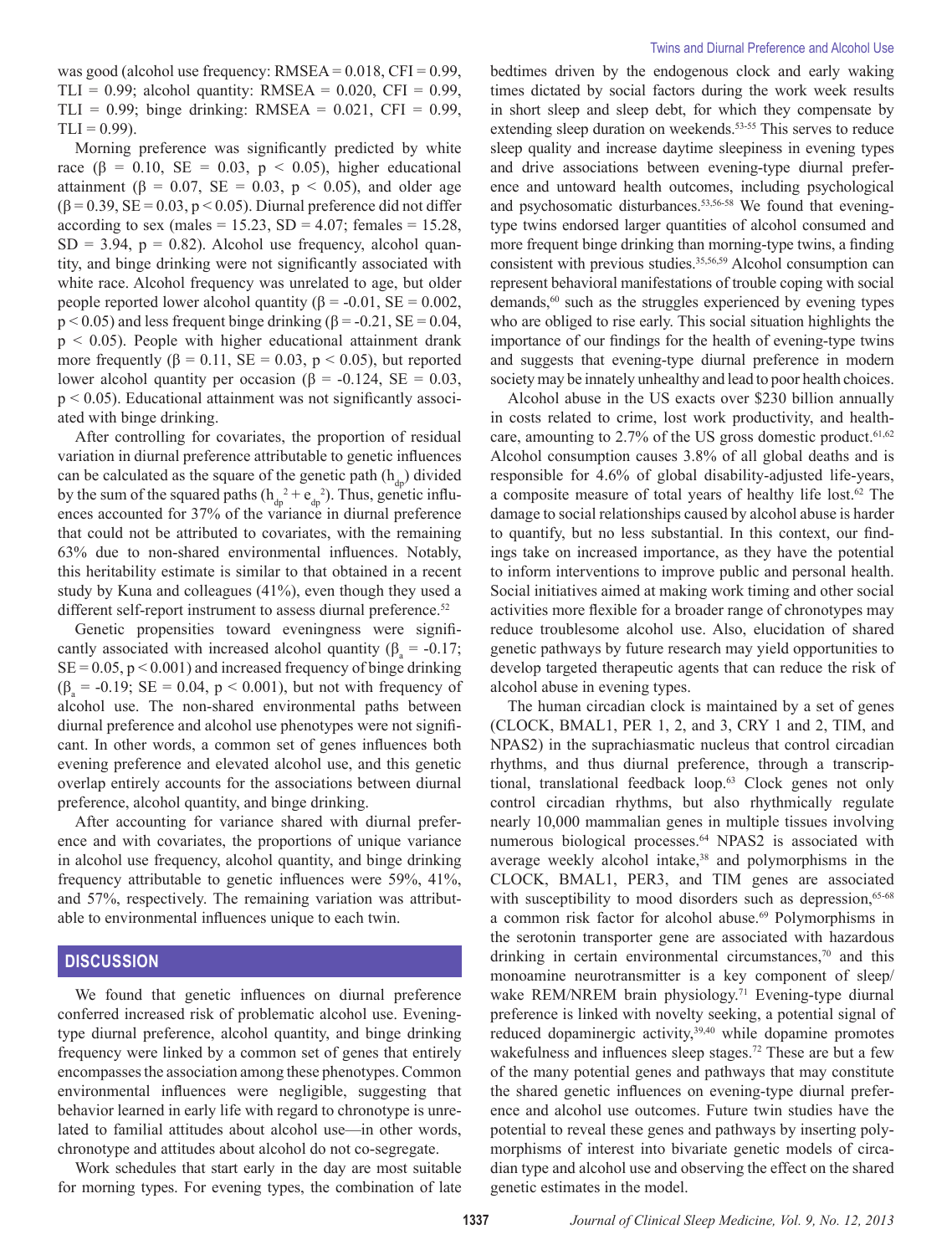#### NF Watson, D Buchwald and KP Harden

Several issues about our study warrant discussion. Our twins were predominantly younger adult white women, and therefore our results should be applied to the general population with caution. However, this limitation is tempered by the fact our sample was derived from the community and not from a clinical population seeking healthcare, thus increasing the generalizability of our results. Subjective measures that enable the extrapolation of circadian phase, such as sleep logs, can accurately predict self-reported circadian type,<sup>73</sup> although direct comparisons of rMEQ scores with objective measures, such as actigraphy, are lacking. Self-reported alcohol use phenotypes are, of course, subject to biases and errors in reporting; however, there is no clear alternative to self-report for measuring alcohol use in the "real world" in humans. It would be interesting for future research to examine the relation between sleep and alcohol using ecological momentary assessment technologies, $74$  which can yield data less subject to retrospective recall biases. Increased frequency of alcohol use was not associated with genetic propensity toward diurnal eveningness. This suggests that frequency of alcohol use represents a different aspect of alcohol consumption than the potentially more problematic constructs of increased quantity and binging which imply a lack of control of alcohol use. Lastly, diurnal preference was assigned based on a single measure, but it may represent a developmental state more than a trait. However, our analysis was age adjusted to account for this issue.

# **CONCLUSIONS**

To our knowledge, this is the first study to show that genetic factors favoring evening-type diurnal preference confer increased risk of unhealthy phenotypes, namely binge drinking and increased alcohol consumption. This finding suggests that biological differences in circadian rhythm may be an important pathway of risk for genetic factors that promote alcohol use. It also provides further evidence that evening-type diurnal preference is an endophenotype of poor health. From a societal perspective, adjustment of school and work times to be more tolerant of evening-type diurnal preference may pay dividends at the public health level.

## **REFERENCES**

- 1. Borbély AA. A two-process model of sleep regulation. *Human Neurobio*l 1982;1:195-204.
- 2. Kleitman N. *Sleep and wakefulness*. Chicago: Chicago University Press, 1963.
- 3. Barclay NL, Gregory AM. Quantitative genetic research on sleep: A review of normal sleep, sleep disturbances and associated emotional, behavioural, and health-related difficulties. *Sleep Med Rev* 2012;17:29-40.
- 4. Archer SN, Robilliard DL, Skene DJ, et al. A length polymorphism in the circadian clock gene per3 is linked to delayed sleep phase syndrome and extreme diurnal preference. *Sleep* 2003;26:413-5.
- 5. Barclay NL, Eley TC, Buysse DJ, Archer SN, Gregory AM. Diurnal preference and sleep quality: Same genes? A study of young adult twins. *Chronobiol Int* 2010;27:278-96.
- 6. Hur Y. Stability of genetic influence on morningness–eveningness: A crosssectional examination of South Korean twins from preadolescence to young adulthood. *J Sleep Res* 2007;16:17-23.
- 7. Hur Y, Bouchard TJ, Lykken DT. Genetic and environmental influence on morningness-eveningness. *Pers Individ Dif* 1998;25:917-25.
- 8. Jones KHS, Ellis J, Von Schantz M, Skene DJ, Dijk DJ, Archer SN. Age-related change in the association between a polymorphism in the per3 gene and preferred timing of sleep and waking activities. *J Sleep Res* 2007;16:12-6.
- 9. Koskenvuo M, Hublin C, Partinen M, Heikkila K, Kaprio J. Heritability of diurnal type: A nationwide study of 8753 adult twin pairs. *J Sleep Res* 2007;16:156-62.
- 10. Pereira DS, Tufik S, Louzada FM. Association of the length polymorphism in the human per3 gene with the delayed sleep-phase syndrome: Does latitude have an influence upon it? *Sleep* 2005:29-32.
- 11. Vink JM, Groot AS, Kerkhof GA, Boomsma DI. Genetic analysis of morningness and eveningness. *Chronobiol Int* 2001;18:809-22.
- Watson NF, Buchwald D, Noonan C, Vitiello MV, Pack AI, Goldberg J. Is circadian type associated with sleep duration in twins? *Sleep Biol Rhythms* 2012;10:61-8.
- 13. Portaluppi F, Tiseo R, Smolensky MH, Hermida RC, Ayala DE, Fabbian F. Circadian rhythms and cardiovascular health. *Sleep Med Rev* 2012;16:151-66.
- 14. Puttonen S, Harma M, Hublin C. Shift work and cardiovascular disease - pathways from circadian stress to morbidity. *Scand J Work Environ Health* 2010;36:96-108.
- 15. Vyas MV, Garg AX, Iansavichus AV, et al. Shift work and vascular events: Systematic review and meta-analysis. *BMJ* 2012;345:e4800.
- 16. Menegaux F, Truong T, Anger A, et al. Night work and breast cancer: A population-based case-control study in france (the CECILE study). *Int J Cancer* 2012;132:924-31.
- 17. Monsees GM, Kraft P, Hankinson SE, Hunter DJ, Schernhammer ES. Circadian genes and breast cancer susceptibility in rotating shift workers. *Int J Cancer* 2012;131:2547-52.
- 18. Savvidis C, Koutsilieris M. Circadian rhythm disruption in cancer biology. *Mol Med* 2012;18:1249-60.
- 19. Bonzini M, Palmer KT, Coggon D, Carugno M, Cromi A, Ferrario MM. Shift work and pregnancy outcomes: A systematic review with meta-analysis of currently available epidemiological studies. *BJOG* 2011;118:1429-37.
- 20. Rocheleau CM, Lawson CC, Whelan EA, Rich-Edwards JW. Shift work and adverse pregnancy outcomes: Comments on a recent meta-analysis. *BJOG* 2012;119:378; author reply 379-80.
- 21. Kanerva N, Kronholm E, Partonen T, et al. Tendency toward eveningness is associated with unhealthy dietary habits. *Chronobiol Int* 2012;29:920-7.
- 22. Kitamura S, Hida A, Watanabe M, et al. Evening preference is related to the incidence of depressive states independent of sleep-wake conditions. *Chronobiol Int* 2010;27:1797-812.
- 23. Delgado Prieto P, Diaz-Morales JF, Escribano BC, Collado Mateo MJ, Randler C. Morningness-eveningness and health-related quality of life among adolescents. *Span J Psychol* 2012;15:613-23.
- 24. Ayas NT, White DP, Al-Delaimy WK, et al. A prospective study of self-reported sleep duration and incident diabetes in women. *Diabetes Care* 2003;26:380-4.
- 25. Ayas NT, White DP, Manson JE, et al. A prospective study of sleep duration and coronary heart disease in women. *Arch Intern Med* 2003;163:205-9.
- 26. Eguchi K, Hoshide S, Ishikawa S, Shimada K, Kario K. Short sleep duration is an independent predictor of stroke events in elderly hypertensive patients. *J Am Soc Hypertens* 2010;4:255-62.
- 27. Gangwisch JE, Heymsfield SB, Boden-Albala B, et al. Short sleep duration as a risk factor for hypertension: Analyses of the first national health and nutrition examination survey. *Hypertension* 2006;47:833-9.
- 28. Gangwisch JE, Heymsfield SB, Boden-Albala B, et al. Sleep duration as a risk factor for diabetes incidence in a large U.S. Sample. *Sleep* 2007;30:1667-73.
- 29. Gottlieb DJ, Redline S, Nieto FJ, et al. Association of usual sleep duration with hypertension: The sleep heart health study. *Sleep* 2006;29:1009-14.
- 30. Hublin C, Partinen M, Koskenvuo M, Kaprio J. Sleep and mortality: A populationbased 22-year follow-up study. *Sleep* 2007;30:1245-53.
- 31. Kripke DF, Garfinkel L, Wingard DL, Klauber MR, Marler MR. Mortality associated with sleep duration and insomnia. *Arch Gen Psychiatry* 2002;59:131-6.
- 32. Mullington JM, Simpson NS, Meier-Ewert HK, Haack M. Sleep loss and inflammation. *Best Pract Res Clin Endocrinol Metab* 2010;24:775-84.
- 33. Watson NF, Buchwald D, Vitiello MV, Noonan C, Goldberg J. A twin study of sleep duration and body mass index. *J Clin Sleep Med* 2010;6:11-7.
- 34. Zizi F, Jean-Louis G, Brown CD, Ogedegbe G, Boutin-Foster C, McFarlane SI. Sleep duration and the risk of diabetes mellitus: Epidemiologic evidence and pathophysiologic insights. *Curr Diab Rep* 2010;10:43-7.
- 35. Adan A. Chronotype and personality factors in the daily consumption of alcohol and psychostimulants. *Addiction* 1994;89:455-62.
- 36. Onyper SV, Thacher PV, Gilbert JW, Gradess SG. Class start times, sleep, and academic performance in college: A path analysis. *Chronobiol Int* 2012;29:318-35.
- 37. Urban R, Magyarodi T, Rigo A. Morningness-eveningness, chronotypes and health-impairing behaviors in adolescents. *Chronobiol Int* 2011;28:238-47.
- 38. Gamble KL, Motsinger-Reif AA, Hida A, et al. Shift work in nurses: Contribution of phenotypes and genotypes to adaptation. *PLoS One* 2011;6:e18395.